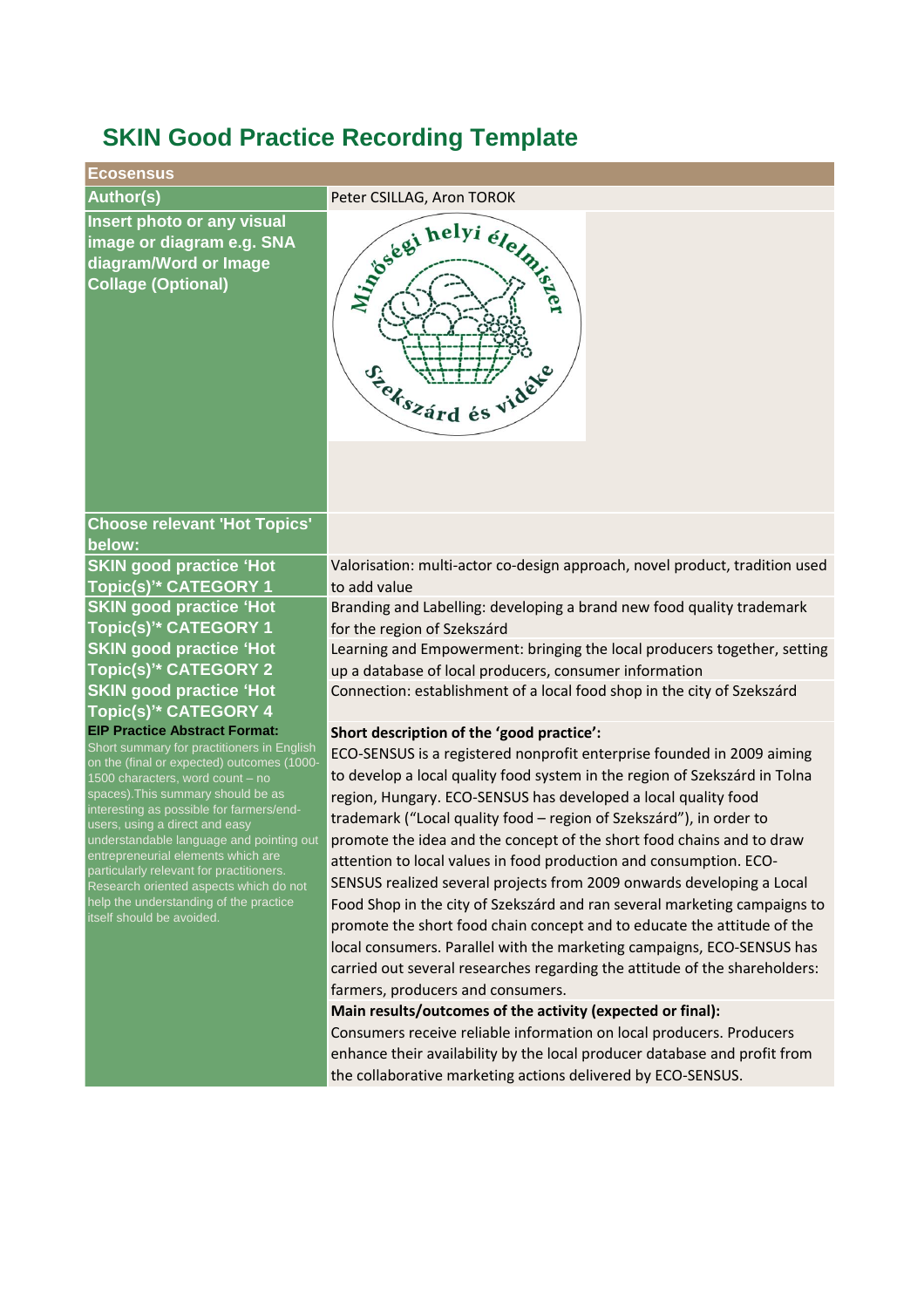**Short summary for practitioners in native language on the (final or expected) outcomes** (1000-1500 characters, word count – no spaces). This summary should be as interesting as possible for farmers/end-users, using a direct and easy understandable language and pointing out entrepreneurial elements which are particularly relevant for practitioners. Research oriented aspects which do not help the understanding of the practice itself should be avoided.

**The main practical recommendation(s): what would be the main added value/benefit or opportunities to the end-user if the generated knowledge were implemented? How can the practitioner make use of the results?** Getting to know consumer behaviour and features of demand can help producers develop their activities. Using local food trademark helps producer recognition and activity significantly and fosters long term local development. Consumers can get reliable product and producer information by using the database and recognizing the local food trademark.

## **Further information/Reference:**

https://www.szekszarditermek.hu/;

https://www.szekszarditermek.hu/termeloi-adatbazis-projekt **Short description of the 'good practice':** A szekszárdi helyi termék rendszer Szekszárdon és térségében ráirányította a fogyasztók figyelmét a helyi termékekre és információval látta el a helyi fogyaszókat a helyi termékekre és termelőkre vonatkozóan. A szekszarditermek.hu honlapon működtetett termelői adatbázisban a fogyasztók megtalálják a termelőkről szükséges információkat. Az adatbázisban olyan termelők találhatók meg, akik helyi alapanyagból, helyi erőforrások felhasználásával termelnek és az ő termékeik választásával a fogyasztók a természeti és kulturális környezet megóvását és a helyi gazdaság erősítését segítik. Az elmúlt 10 év során lefolytatott fogyasztói felmérések, marketingakciók, termelői interjúk és a termelőkkel és fogyasztókkal fenntartott szoros kapcsolat a térség élelmiszertermelésével kapcsolatos értékes tudásbázist hozott létre. **Main results/outcomes of the activity (expected or final):**

Termelői adatbázist hoztunk létre és tartunk fenn a szekszarditermek.hu honlapon. Az elmúlt évek során összesen több tízezer embert megszólító és elérő marketingakciókat tartottunk a helyi termékek és helyi termelők megismertetése és népszerűsítése érdekében. Ennek során nagyon részletes képet kaptunk a fogyasztók igényeiről. 2012-2016 között egy helyi termék mintaboltot múködtettünk Szekszárdon, amelynek jelentősége elsősorban abban áll, hogy azóta a helyi termékek iránti kereslet és a helyi termelők megbecsültsége jelentősen nőtt Szkeszárdon és térségében. A termelők számára marketing tanácsadást és pályázati tanácsadást végzünk. Rendszeres összejöveteleket tartunk helyi termelők részvételével, amelyek tudámegosztási fórumként a helyi élelmiszertermelés fejlesztését szolgálják.

**The main practical recommendation(s): what would be the main added value/benefit or opportunities to the end-user if the generated knowledge were implemented? How can the practitioner make use of the results?**

A termelői adazbázis mindenki számára hozzáférhető és egy hiteles regiszterként szolgál a fogyasztók számára. Célunk, hogy minél több helyi termelő kerüljön be az adatbázisba és éljen annak előnyeivel. Ez mindenki számára ingyenes. További célunk, hogy minél több olyan termelő, aki megfelel a "helyi termék" kategória feltételeinek, használja is a termékeinek csomagolásán, illetve mindennapos tevékenysége során a Szekszárdi helyi termék védjegyet. Célunk a tudásbázis bővítése, helyi termék marketing tevékenység erősítése.